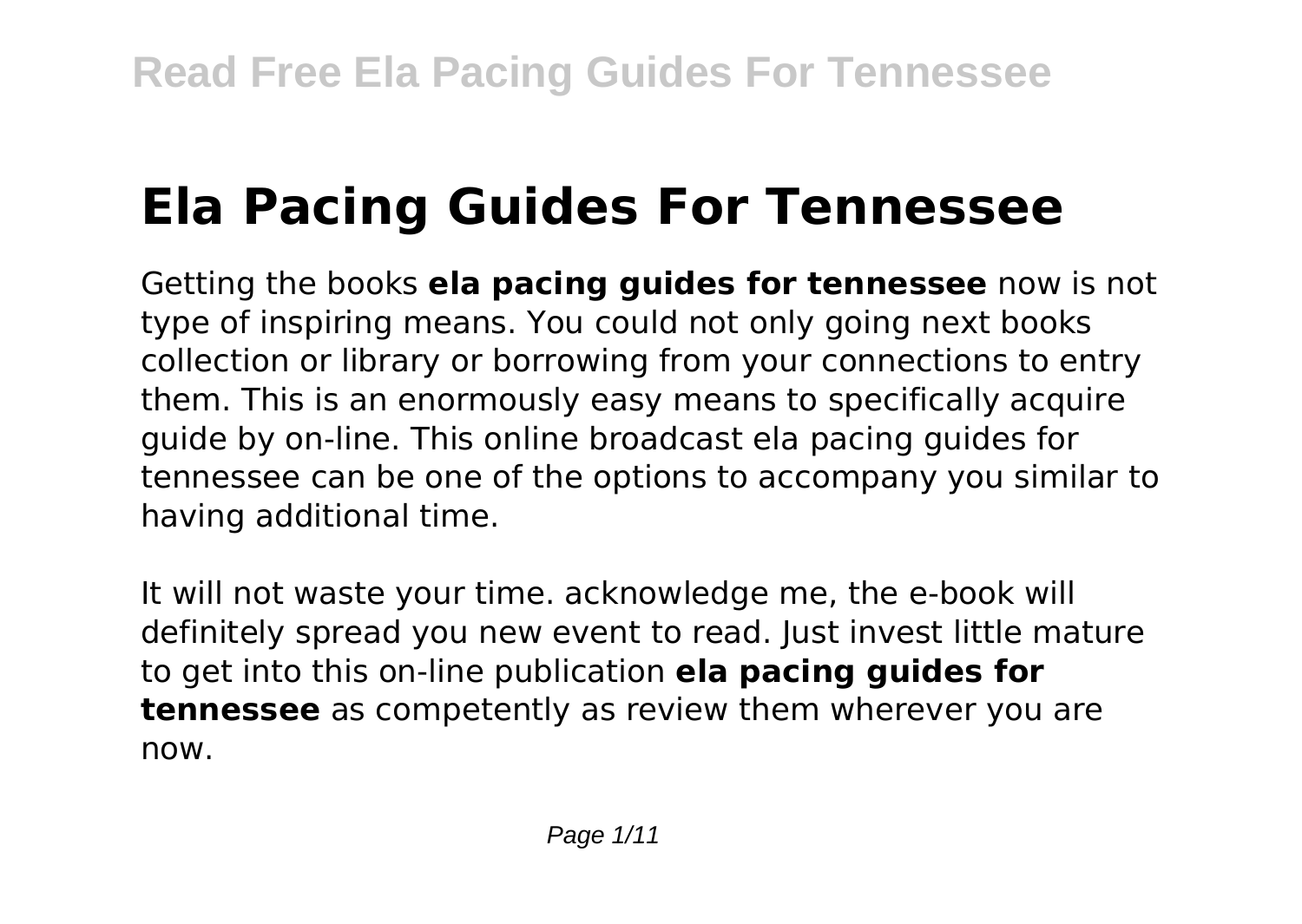Project Gutenberg is one of the largest sources for free books on the web, with over 30,000 downloadable free books available in a wide variety of formats. Project Gutenberg is the oldest (and quite possibly the largest) library on the web, with literally hundreds of thousands free books available for download. The vast majority of books at Project Gutenberg are released in English, but there are other languages available.

### **Ela Pacing Guides For Tennessee**

Pacing Guides - ELA. Kindergarten ELA Pacing Guide 1st Grade ELA Pacing Guide 2nd Grade ELA Pacing Guide 3rd Grade ELA Pacing Guide 4th Grade ELA Pacing Guide 5th Grade ELA Pacing Guide ... 368 4th Street | Crossville, TN 38555 | Phone: 931-484-6135 | Fax: 931-484-6491.

### **Pacing Guides - ELA and MATH**

The Franklin Special School District uses Pacing Guides as a tool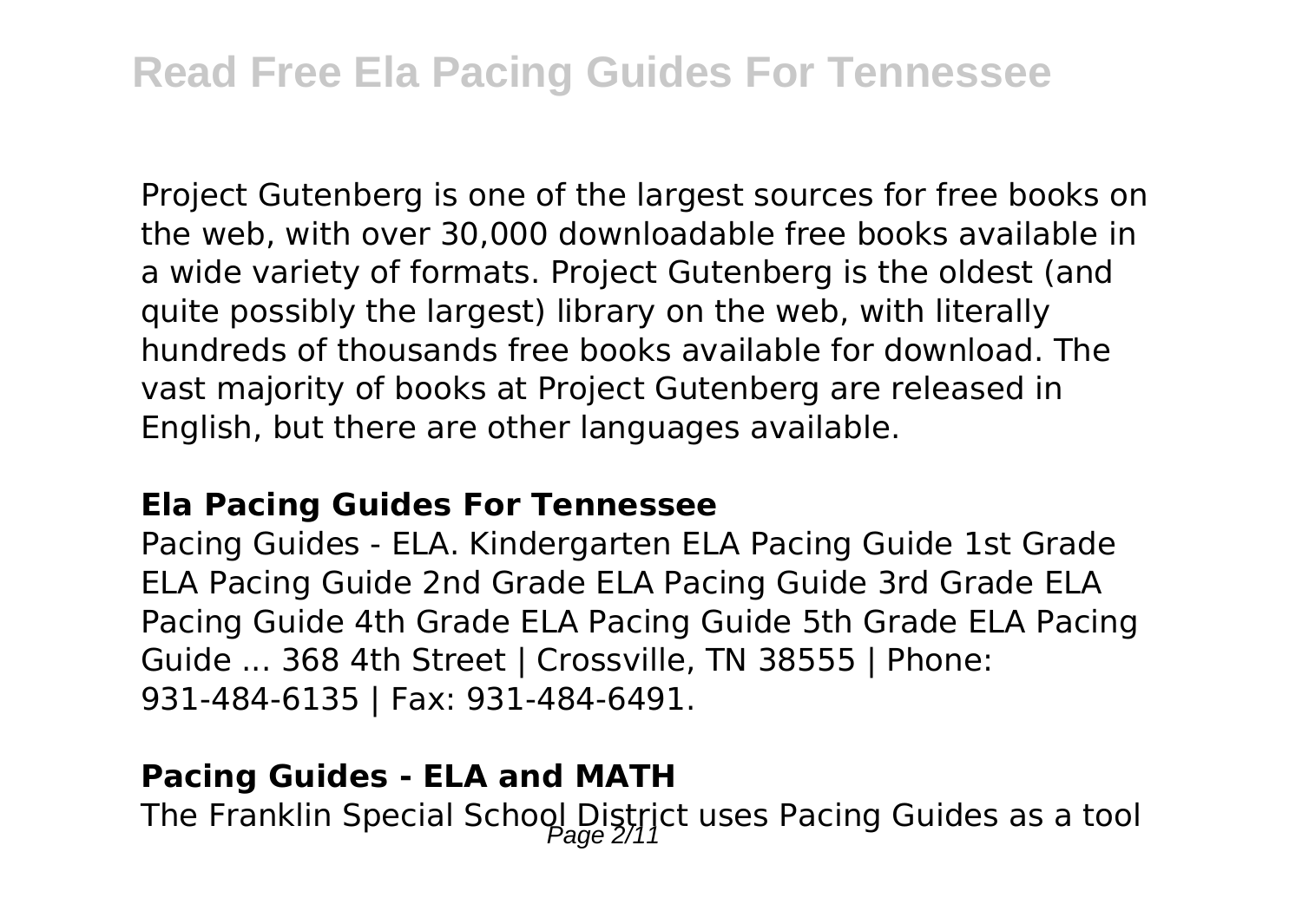for teachers to help plan instruction throughout the course of a school year, ensuring that students across the district receive instruction on the Tennessee Academic Standards at approximately the same time. The guides are designed to align curriculum, instruction, and assessment in the content areas of English/Language Arts, Math, Science and Social Studies.

### **PACING GUIDES - Franklin Special School District**

Academic Standards for each subject area are outlined in detail on the TN Academic Standards webpage. Elizabethton City Schools pacing guides by subject are below. Social Studies (SS) Grade. Subject. 9-12: World History & Geography Pacing Guide: ... English Language Arts. Grade. Subject. 12: ELA Pacing Guide: 11: ELA Pacing Guide: 10: ELA ...

## **Standards & Pacing Guides - Elizabethton City Schools** 501 West 8th Street, Columbia, TN 38401 Phone 931-388-8403 |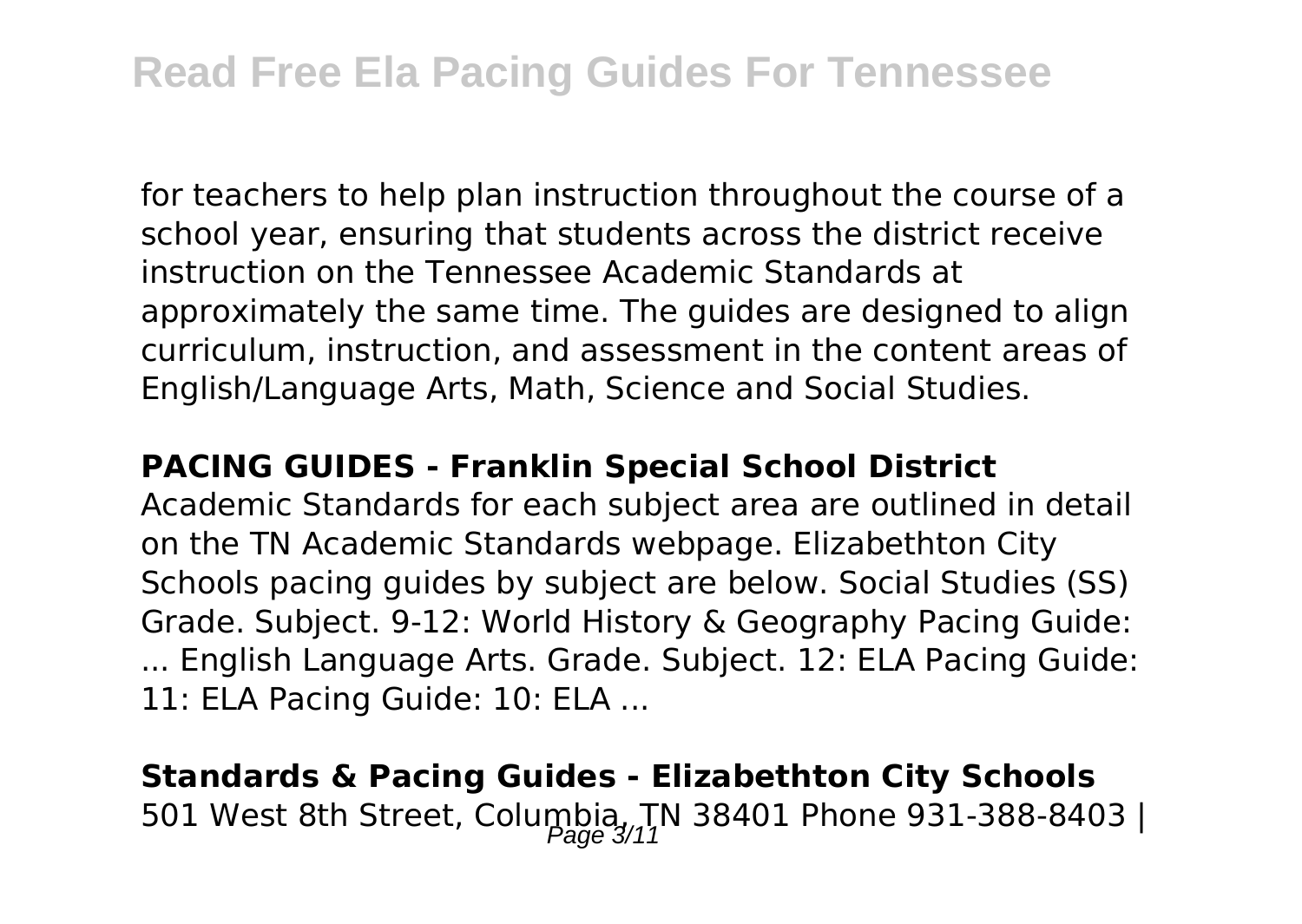Fax 931-840-4410 Maury County Public Schools does not discriminate on the basis of race, color, national origin, sex, age, or disability in admission to its programs, services, or activities, in access to them, in treatment of individuals, or in any aspect of their operations.

**Elementary Pacing Guides - Maury County Public Schools** 501 West 8th Street, Columbia, TN 38401 Phone 931-388-8403 | Fax 931-840-4410 Maury County Public Schools does not discriminate on the basis of race, color, national origin, sex, age, or disability in admission to its programs, services, or activities, in access to them, in treatment of individuals, or in any aspect of their operations.

### **Elementary School Pacing Guides - Maury County Public Schools**

Tipton County serves students is located in Covington, TN.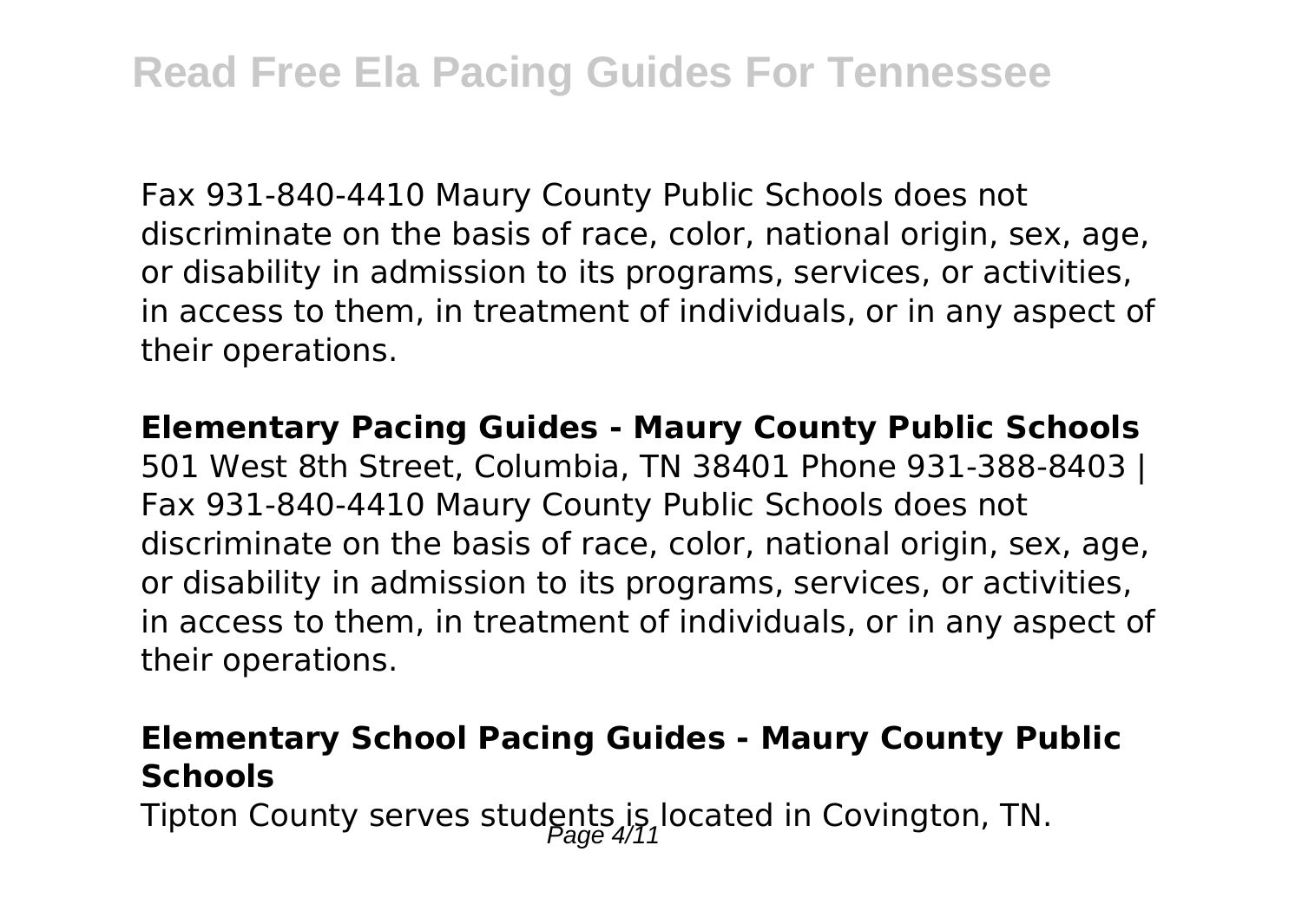### **Curriculum Guides – Parents – Tipton County**

Lincoln County Schools 909 Main Avenue South Fayetteville, TN 37334 Phone: (931) 433-3565 Fax: (931) 433-7397

### **Pacing Guides – Curriculum & Instruction – Lincoln County**

**...**

7.ELA Deconstructed Standards and Learning Progressions & Pacing Guide (16-17) 7.MA CPM Pacing Guide; 7.MA Connected Math Pacing Guide ; 7.MA Big Ideas Pacing Guide; 7.MA Advanced Pacing Guide CPM; 7.MA Advanced Pacing Guide Big Ideas; 7.MA Deconstruction (16-17) 7.MA Compacted Course Scope and Sequence (16-17) 7.Evidence Statements for Reading

### **Curriculum / Pacing Guide/Deconstructed Standards**

The Tennessee writing rubrics are designed to score the student responses from the writing portion of the TNReady assessment.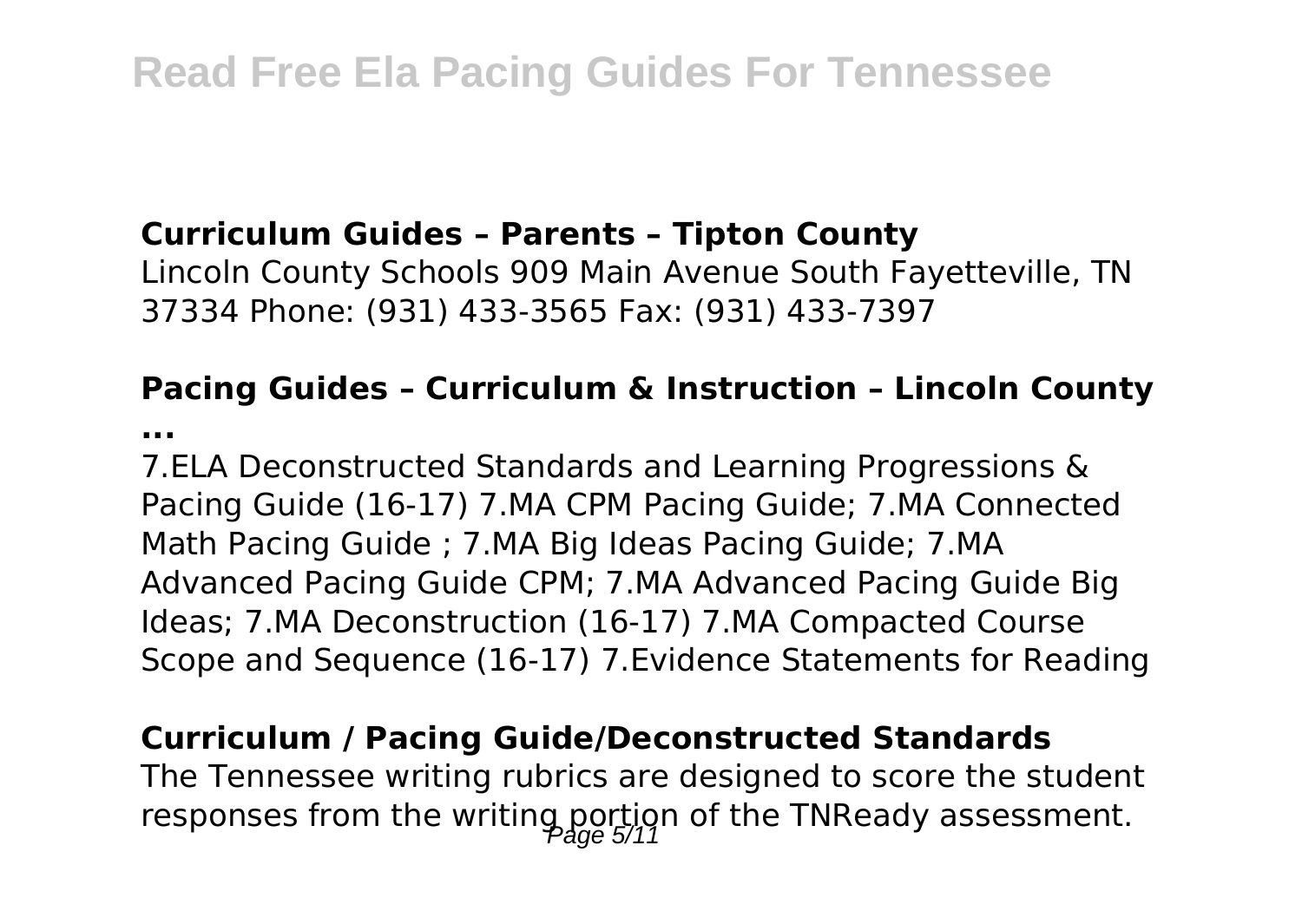Each rubric is aligned to the appropriate grade-level standards in the Writing and Language strands.

# **'20-'21 Elementary Curriculum Guides - Sullivan County**

These pacing guides are to serve as a guide to what you student is learning in the classroom at any point throughout the year. The pacing guides for Grade K-8 have been revised to align with the new Common Core State Standards (CCSS) for English language arts and math. Those that have been aligned to CCSS are in a "draft" format this academic year so our teachers and staff can add features, as well as work out any bugs that are associated with implementing the new pacing guides to Common Core.

### **Instructional Pacing Guides for Curriculum – Educational**

**...**

The English/ Language Arts team in the Department of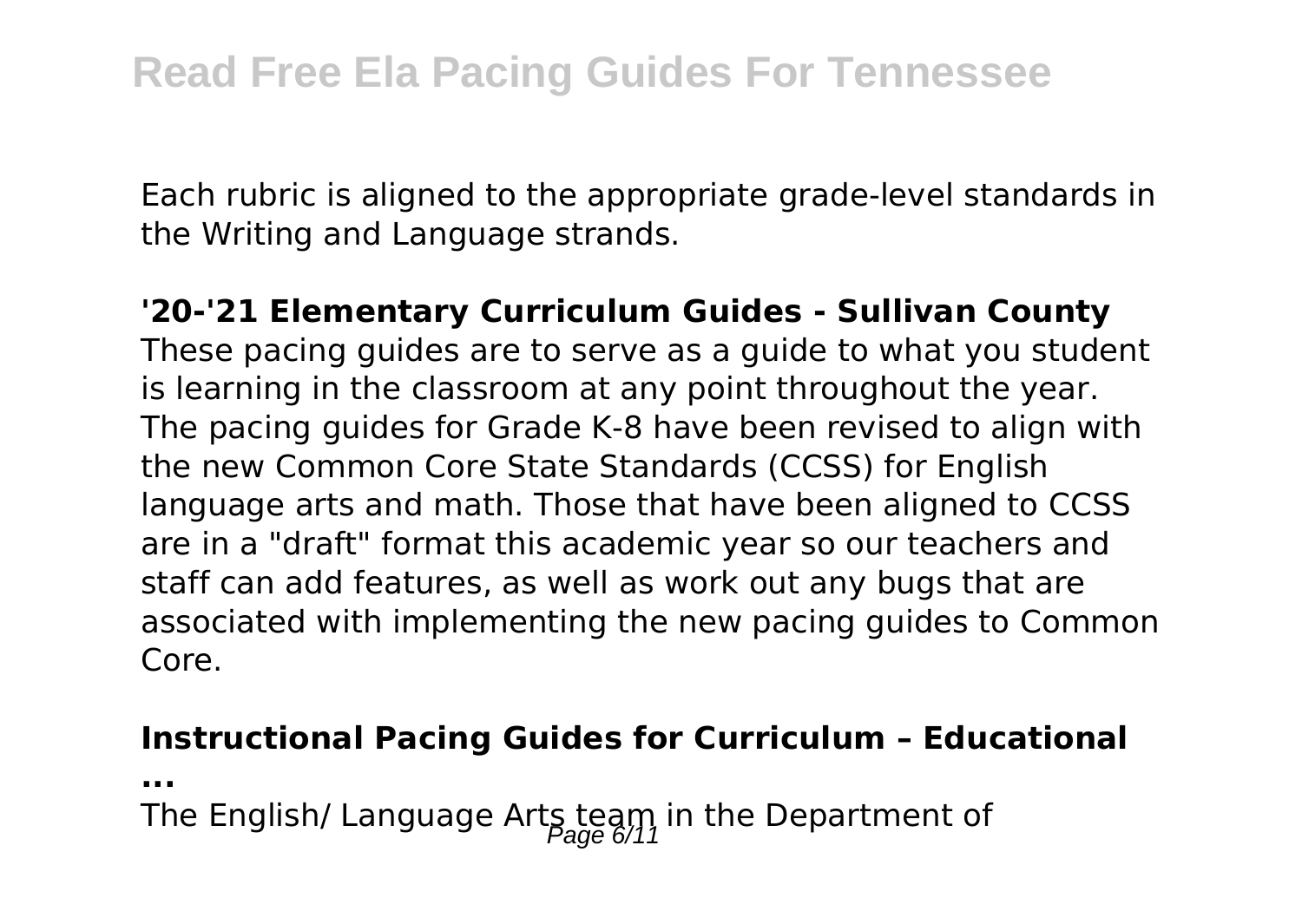Curriculum and Instruction is committed to providing high quality support to teachers and school leaders, students, and parents throughout the district. Through intentional and strategic planning, our goal is to help schools actualize the district's vision of high-quality teaching and learning.

### **Curriculum & Instruction**

Elementary Functional Skills Curriculum  $\sim$  Pacing Guide (1stNine) Weeks) Reading – Kindergarten Reading – 1stGrade Reading – 2ndGrade Reading – 3rdGrade Reading – 4thGrade Reading – 5thGrade. • Recognize and produce rhyming words in print • Draw, dictate/list the sequence of events in the story a text.

### **Elementary Functional Skills Curriculum ~ Pacing Guides** Bartlett City Schools serves K-12 students in Bartlett, Tennessee. Welcome to the Bartlett City Schools. Elementary Home Page. The school curriculum is based on the Tennessee Department of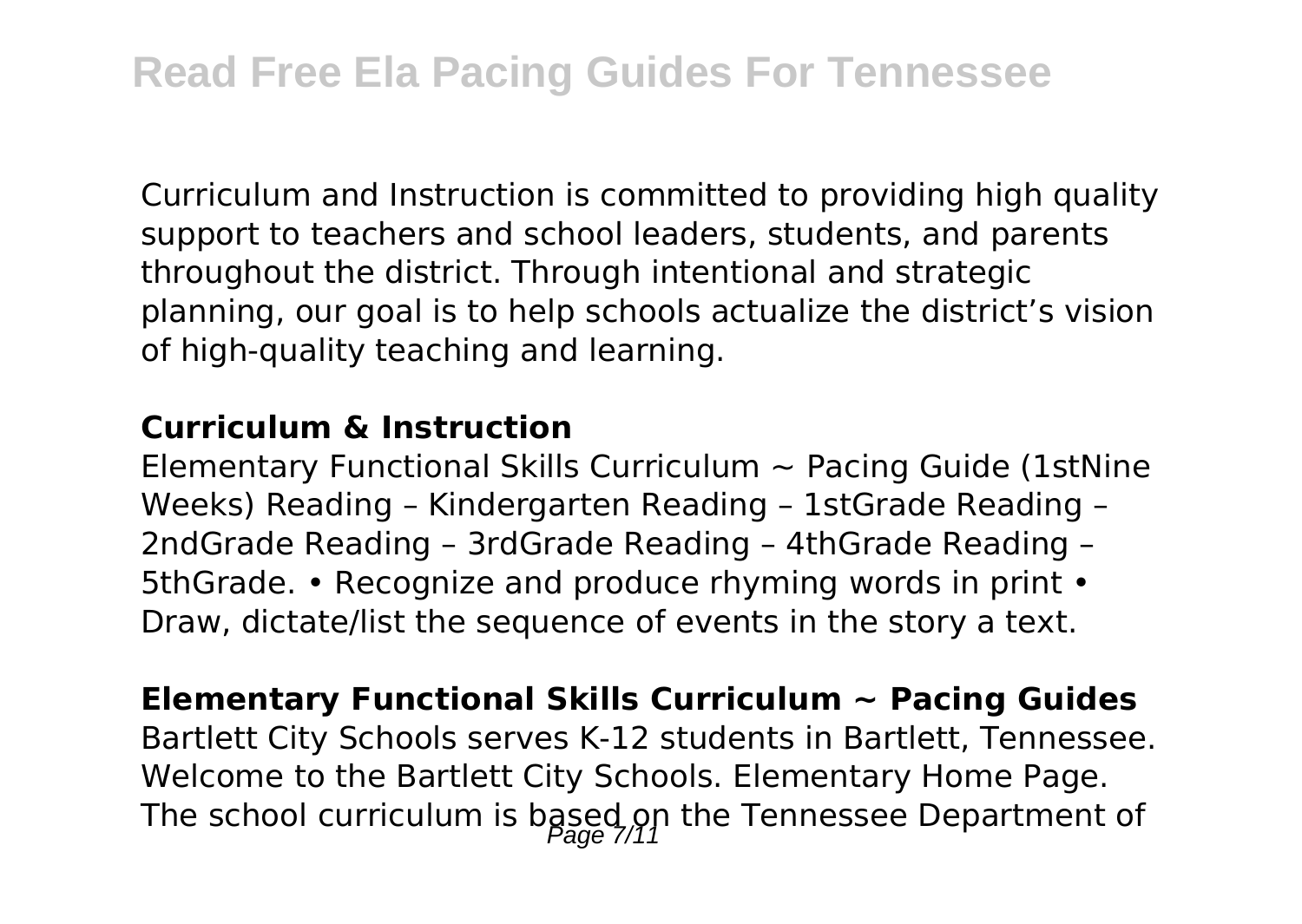Education State Curriculum Standards. Teachers use these standards to develop instructional lessons that focus on what is important and at the heart of our classrooms: our students' learning and achievement.

**Elementary – Teaching & Learning – Bartlett City Schools** TNReady Blueprints have been provided by the TN Dept. of Education in order to align instruction with assessment. The Scope and Sequence documents (Curriculum Maps) have been developed by Collierville Schools to guide teachers when developing instructional lessons.

**Curriculum and Accountability - Collierville Schools** 5th Grade ELA Pacing Guide {Free} Last year, I shared my 5th grade math pacing guide and several requested an ELA one. On this post, I will share a printable download of my 5th Grade ELA pacing guide using the common core state standards.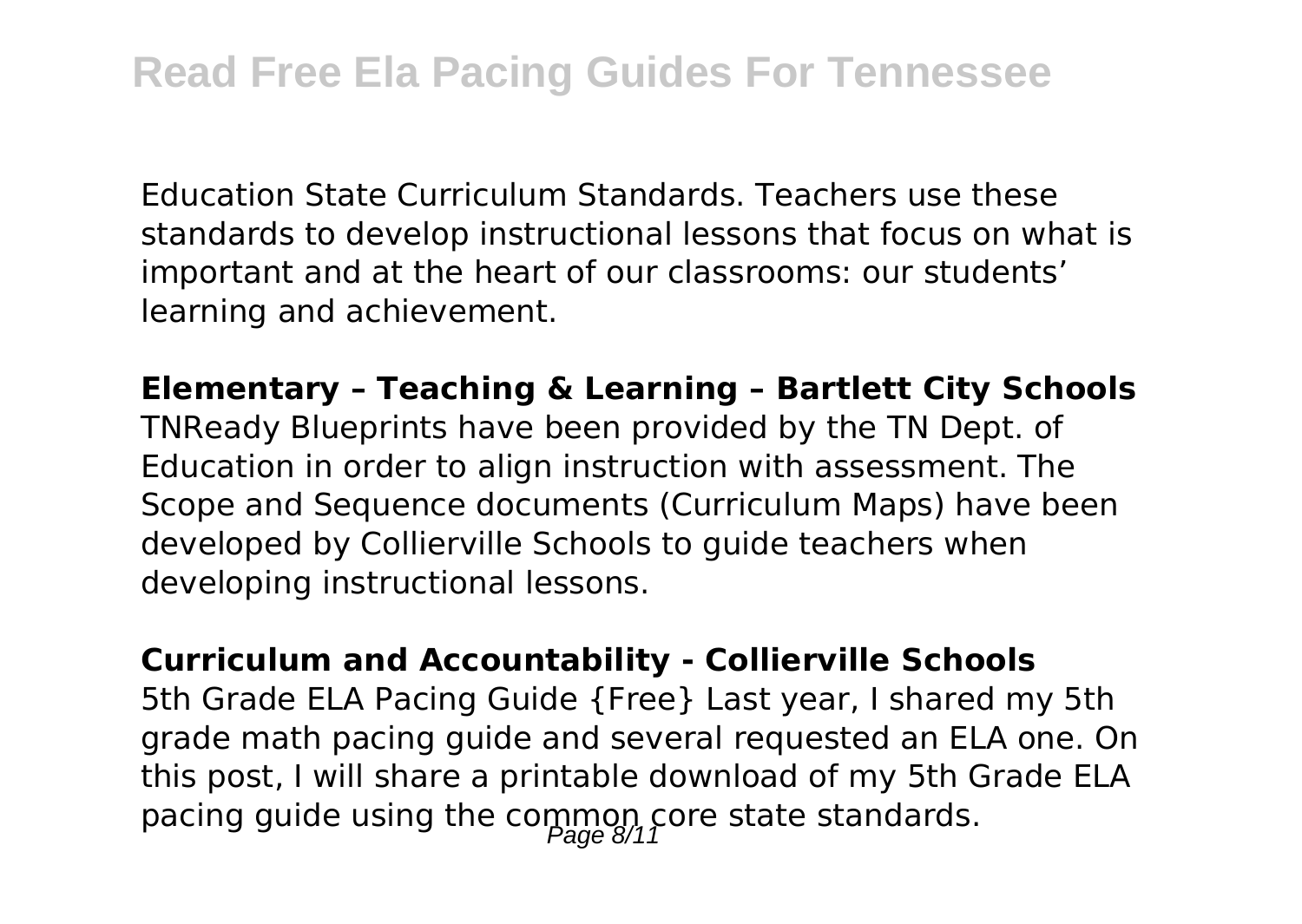### **5th Grade ELA Pacing Guide {Free} - Teaching with Jennifer ...**

Pacing Guide. This pacing guide provides a map for instructing the required standards in a logical sequence. Just as a map may show multiple routes for arriving at a destination, a pacing document is simply a guidefor ensuring all standards are instructed within an academic school year. While it is the expectation that standards noted in a specified nine weeks be instructed within that period, teachers have the professional liberty to teach these standards in a preferred order during that ...

**Robertson County Schools Seventh Grade ELA Pacing Guide**

Kindergarten ELA TN State Standards This document has all of the TN State Standards one page for easy reference. The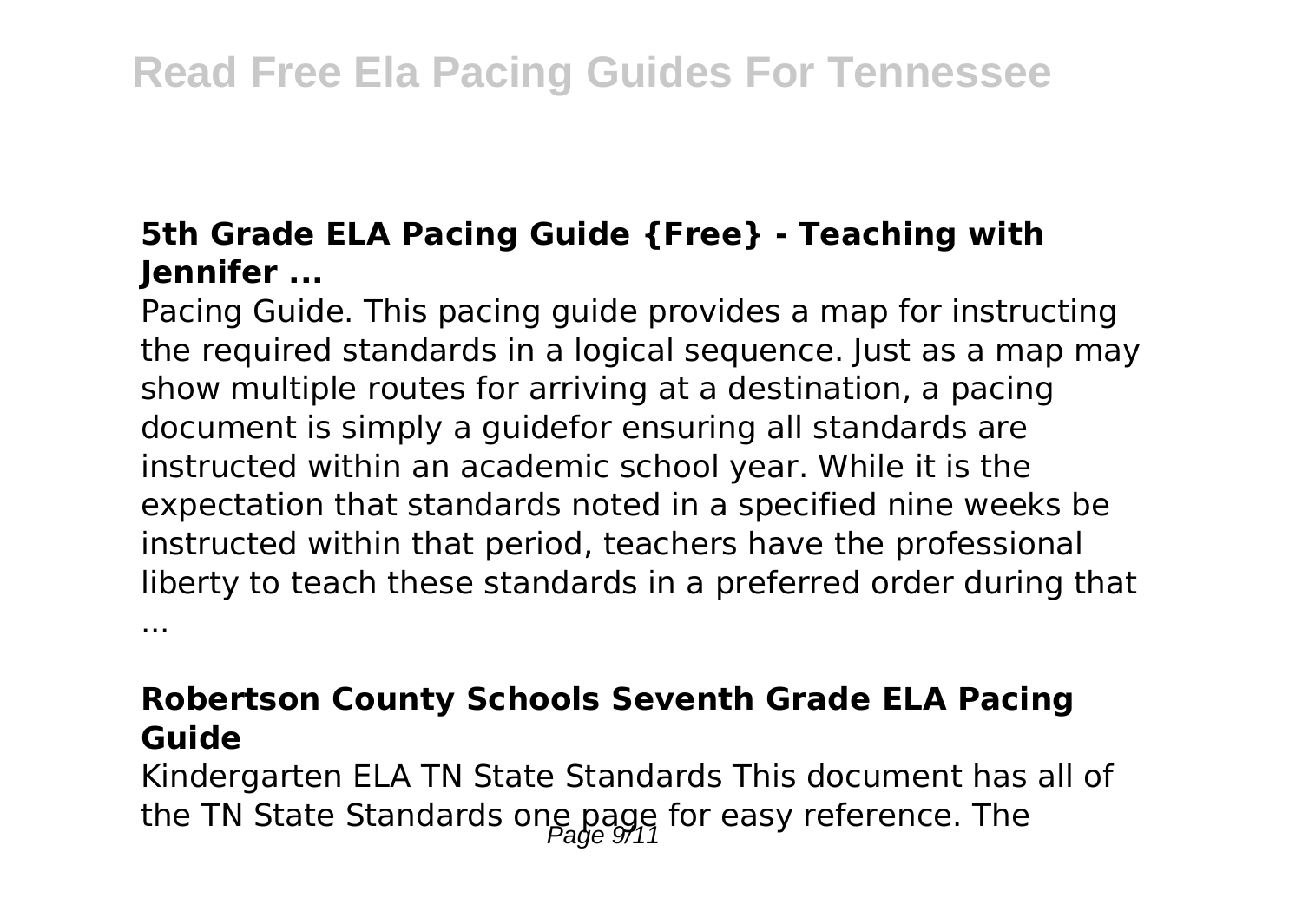curriculum spirals through the standards at least four times throughout the school year, increasing the complexity of the text and moving to student independence. Pacing is based on student mastery of the grade level standards.

### **English/Language Arts/Reading / Kindergarten**

The Science team in the Department of Curriculum and Instruction is committed to providing high quality support to teachers and school leaders, students, and parents throughout the district.

### **Curriculum & Instruction**

Tennessee Dept of Education; Titan Family Access ; TN Ready Parent Guide; Zoning Information; Teachers Curriculum Alignment; Grade Scale and Grading Periods; Grading Procedures; Important Teacher Links; Pacing Guides - ELA and MATH; Professional Development; TCAP Prep Sites; Teacher